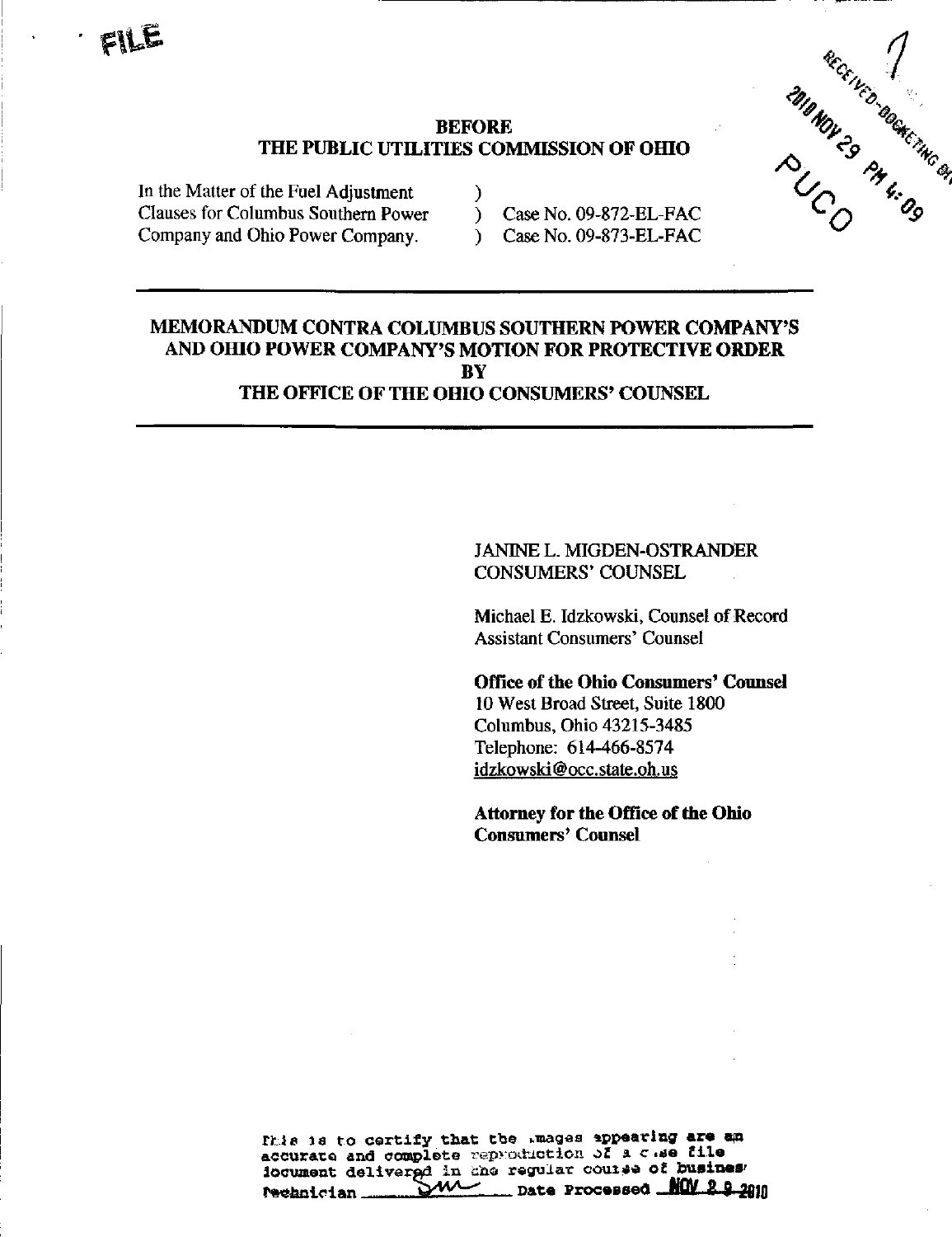#### BEFORE THE PUBLIC UTILITIES COMMISSION OF OHIO

In the Matter of the Fuel Adjustment ) Clauses for Columbus Southern Power ) Case No. 09-872-EL-FAC Company and Ohio Power Company. (2008) Case No. 09-873-EL-FAC

#### MEMORANDUM CONTRA

#### I. INTRODUCTION

On May 14,2010, Columbus Southern Power Company and Ohio Power Company ("CSP," and "OP," respectively, and "AEP Ohio'' or "Companies", collectively) filed a motion for protective order in these proceedings seeking protection for what it deemed to be trade secret information contained in the confidential version of the May 14, 2010 Audit Report. In its June 29,2010 Entry, the Commission concluded that the information related to AEP Ohio's motion was confidential trade secret information, the release of which is prohibited by Ohio law. Pursuant to Ohio Admin. Code  $4901-1-24(F)$ , the PUCO granted a protective order for 18 months. On the basis of that protective order, and as discussed at the July  $16$ ,  $2010$  pre-hearing conference, the parties filed their respective testimony under seal.

Recently, on November 9,2010, AEP Ohio filed its Motion for Protective Order ("Motion") that is the subject of this Memorandum Contra. AEP Ohio's Motion seeks a protective order regarding information AEP Ohio deems to be confidential trade secret information in two types of documents already filed under seal in these proceedings: (1) the confidential version of the parties' testimony and initial and reply briefs, and (2) the

 $\mathbf{1}$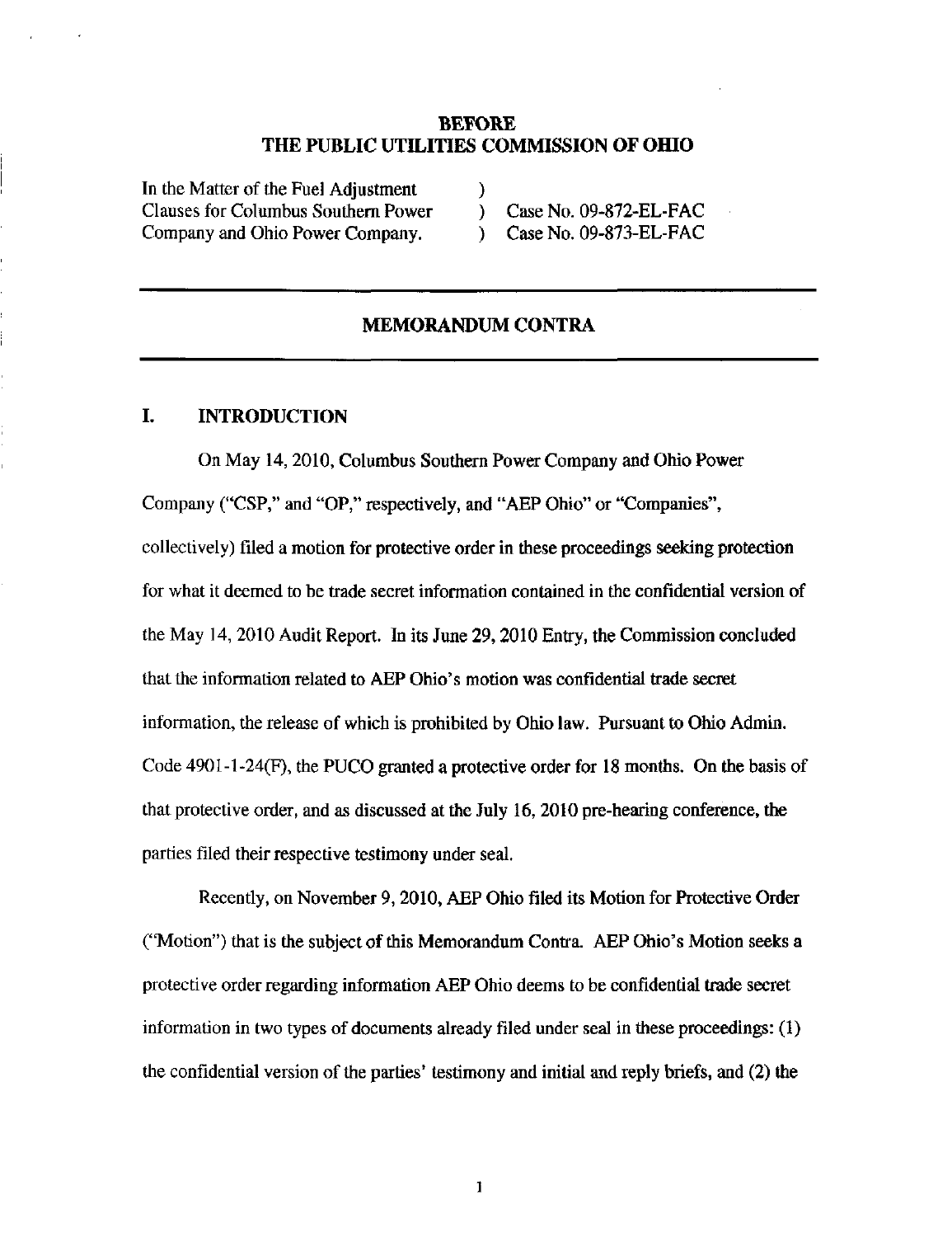evidentiary hearing transcripts that have been filed under seal in these dockets (Volume I, filed August 23,2010, and Volume H, filed August 24,2010).

According to AEP Ohio's Motion, the confidential, trade secret information includes "coal inventory information on an individual plant and total company basis, specific fuel/consumables contract terms and conditions (including pricing) and planned purchasing information, competitive financial and cost information for AEP's River Transportation division affiliate, and competitive pricing information for Renewable Energy Certificates and emission allowances. $^{\prime\prime}$  In its Motion, AEP Ohio asks the Commission to grant "protective status" for the filings for 18 months.<sup>2</sup>

## 11. ARGUMENT

## A. While protecting trade secret information, the Commission must, to the greatest extent possible, abide by the public policies of providing access to public records and transparency in government.

Ohio's citizens, and in particular, AEP Ohio's customers, have a right to know the factual and legal bases of the Commission's determinations and orders in this case. This right to know is protected by R.C. 4905.07, which provides that all facts and information in the possession of the Commission shall be public, except as provided in R.C. 149.43. The public's right to know is also protected by R.C. 4901.12, which provides that "all proceedings of the public utilities commission and all documents and records in its possession are public records."

The public's right to access the records of the PUCO is necessary for AEP Ohio's customers to be able to scrutinize the Commission's decision that affects their electric

<sup>&</sup>lt;sup>1</sup> AEP Ohio's Motion for Protective Order at 2.

 $2^2$  See AEP Ohio's Motion for Protective Order at 1.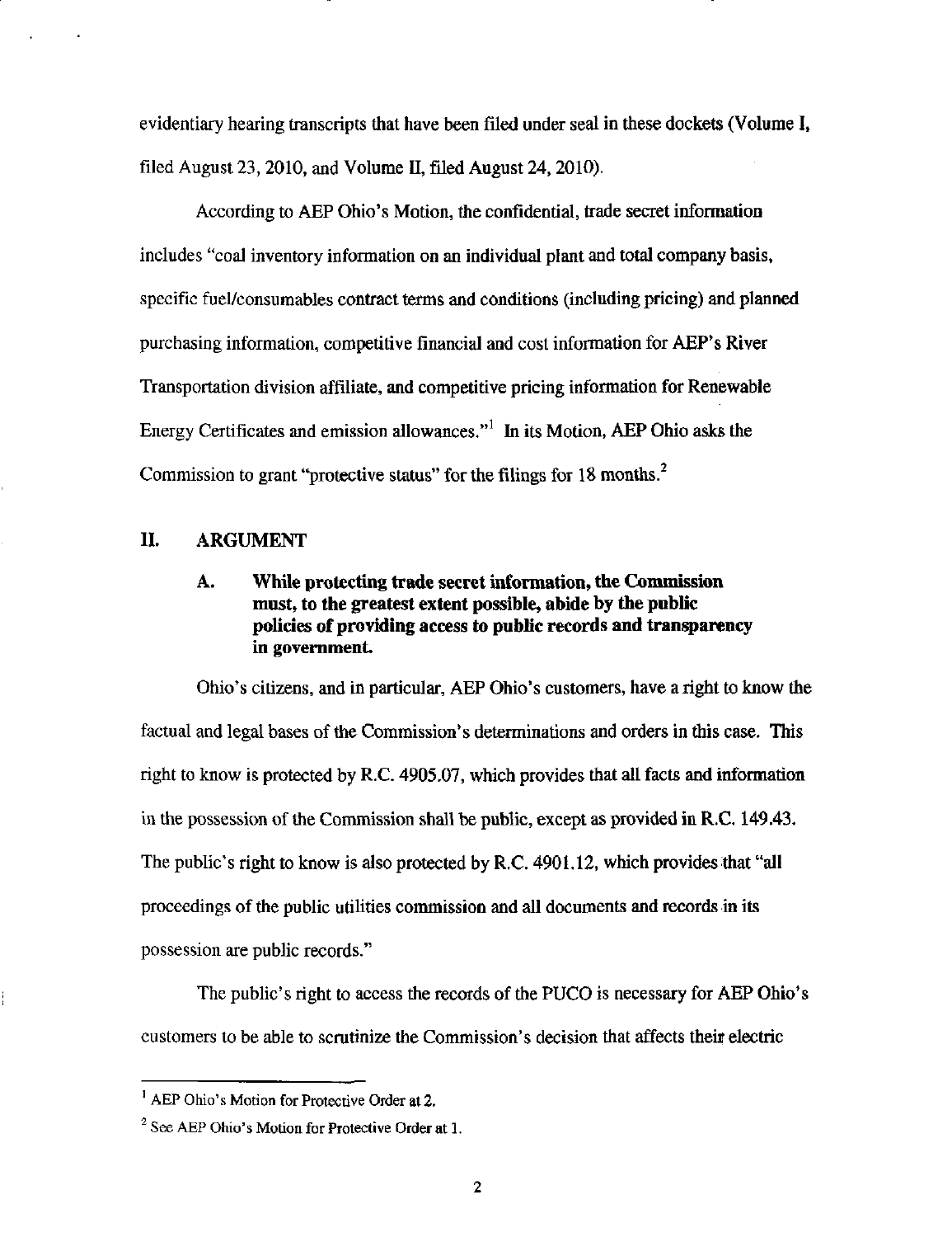rates. $3$  This right to access of records is also protected by R.C. 4903.09, which requires that in all contested cases heard by the PUCO, "a complete record of all the proceedings shall be made, including a transcript of all testimony and of all exhibits, and the commission shall file, with the records of such cases, findings of fact and written opinions setting forth the reasons prompting the decisions arrived at, based upon said findings of fact."<sup>4</sup>

R.C. 149.43 provides that the term "public records" excludes information that, under state or federal law, may not be released. And the Ohio Supreme Court has clarified that the "state or federal law" exemption is intended to cover trade secrets. $<sup>5</sup>$ </sup> Thus, under specified circumstances, the Commission must protect the confidentiality of information that it deems to be a trade secret.

But the Commission's duty to protect trade secret information under R.C. 149.43 neither negates nor subjugates the public's rights to public information and transparent government protected by R.C. 4901.12 and 4905.07. As the Ohio Supreme Court has held, "The determination that certain information constitutes a trade secret, \* \* \* is not the end of the commission's analysis. The commission must also balance that determination with its duty under Ohio Adm. Code 4901-1-24(D)(1), which requires it to

<sup>&</sup>lt;sup>3</sup> See State ex rel. WHIO-TV v. Lowe (1977), 77 Ohio St.3d 350,355, 1997 Ohio 271, 673 N.E.2d 1360 CThe Public Records Act reflects the state's policy that 'open government serves the public interest and our democratic system.' State ex rel. Dann v. Taft, 109 Ohio St.3d 364, 2007 Ohio 1825, 848 N.E.2d 472, P 20. The purpose of the act is to expose government activity to public scrutiny, which is absolutely essential to the proper working of a democracy.'")

 $4^4$  R.C. 4903.09.

 $<sup>5</sup>$  See State ex rel. Besser v. Ohio State (2000), 89 Ohio St.3d 396, at 399.</sup>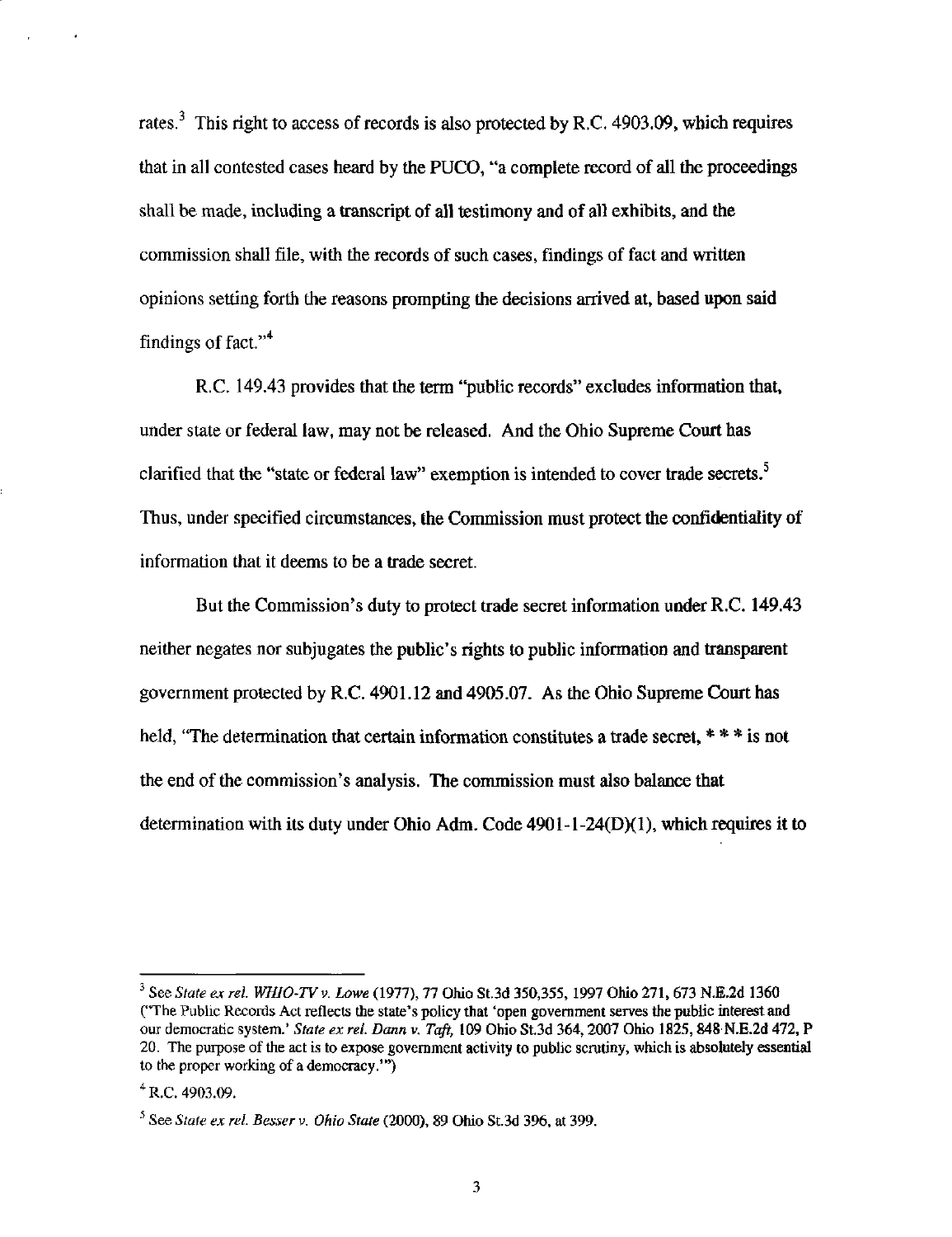redact confidential information when reasonable without rendering the remaining documents incomprehensible or of little meaning."<sup>6</sup>

Ohio Adm. Code  $4901-1-24(D)$  requires that "Any order issued under this paragraph shall minimize the amount of information protected from public disclosure." Similarly, and specifically with regard to the redaction of documents pursuant to a motion for protective order, the Commission has determined that it "is obligated to keep as much information in the open record as possible."<sup>7</sup> The Commission should do so here.

#### IIL CONCLUSION

The PUCO will need to write an order in this case that contains the finding of facts and written opinions required by R.C. 4903.09, that provides for its proceedings to be public records under R.C. 4901.12 and that meets the requirements of Ohio Adm. Code 4901-1-24(D) to "minimize the amount of information protected from public disclosure." The PUCO will also need to address these imperatives for transparency and openness in government with the counterpoint of the need for protection of AEP Ohio's information that is truly a trade secret under R.C.  $149.43$ . Therefore, the PUCO should carve out from AEP Ohio's Motion (and from the records of the case) any information, including bases for characterizations, that is not a trade secret and that is needed to comply with legal requirements for writing orders in satisfaction of the public's right to know.

 $^6$  Ohio Consumers' Counsel v. Public Utilities Commission of Ohio et al. (2009), 121 Ohio St,3d 362, at 370, 904 N.E2d 853 at 861.

<sup>&</sup>lt;sup>7</sup> In the Matter of the Complaints of S.G. Foods, Inc. et al. v. The Cleveland Electric Illuminating Company, et al, PUCO Case Nos: 04-28-EL-CSS, 05-803-EL-CSS, 05-1011-EL-CSS, and 05-1012-EL-CSS, at Para. 9, 2007 Ohio PUC LEXIS 742 at \*6.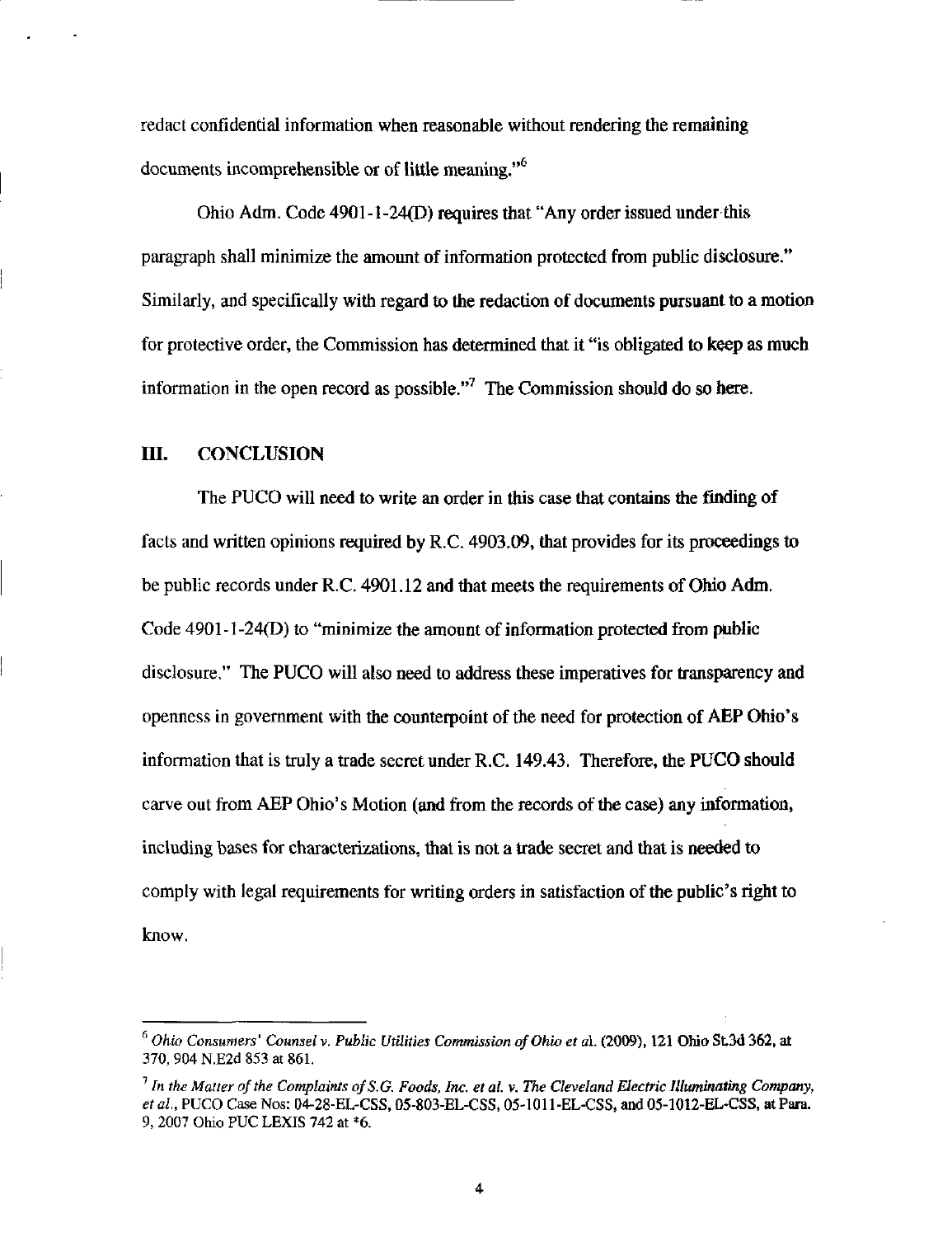Respectfully submitted,

# JANINE L. MIGDEN-OSTRANDER

CONSEMERS' COUNSEL  $\mathcal{T}_{\ell}$  .  $\sqrt{\epsilon}$ f arku V

Michael E. Idzkoy⁄ski, Counsel of Record Assistant Consumers' Counsel

## Office of the Ohio Consumers' Counsel 10 West Broad Street, Suite 1800 Columbus, Ohio 43215-3485

÷

614-466-8574 (Telephone) [idzkowski@occ.state.oh.us](mailto:idzkowski@occ.state.oh.us)